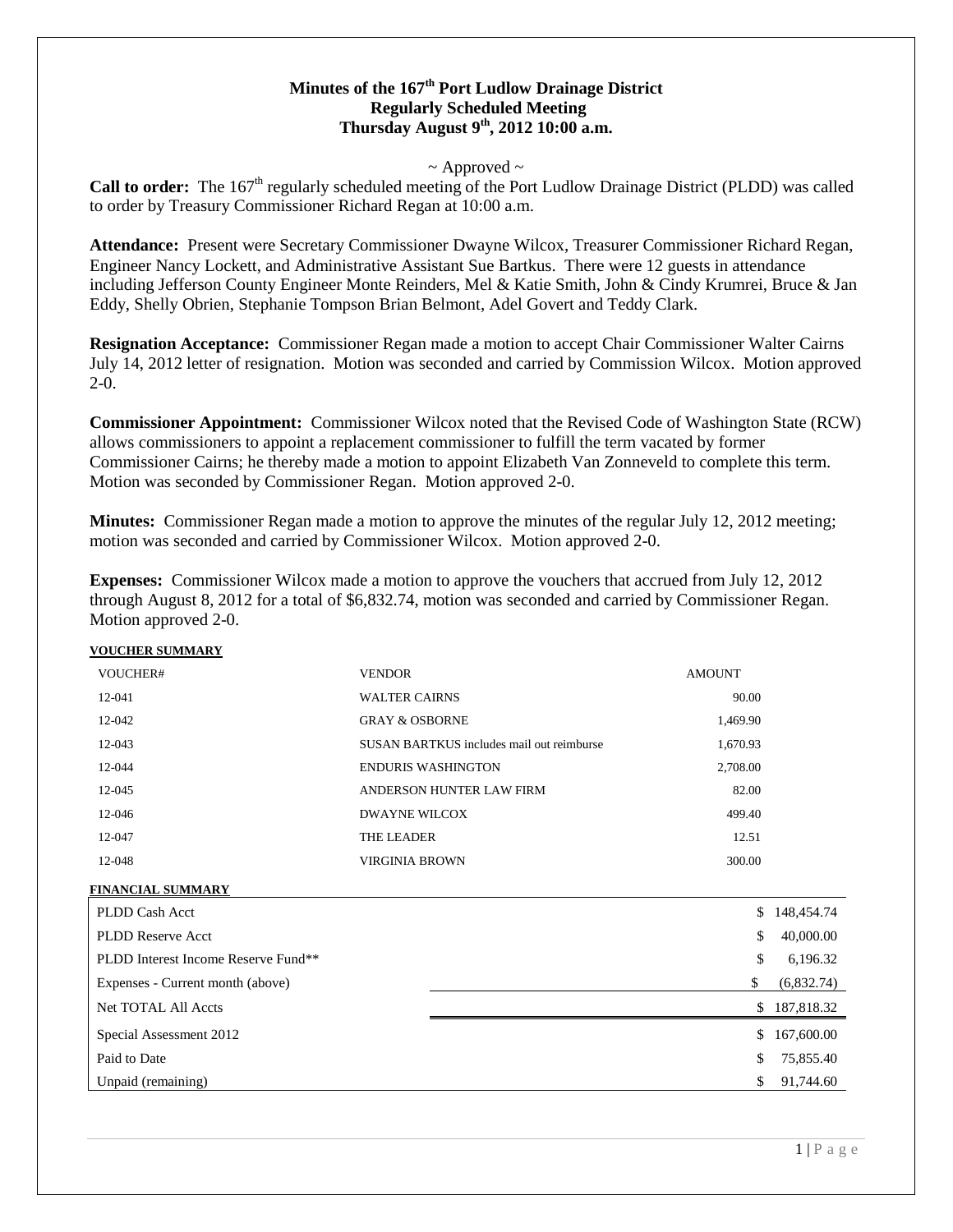## **Old Business:**

- 1. (4:00) Engineer Lockett reported that despite her repeated attempts, a local firm has not yet contacted her regarding the **Wetland Delineation for the Forester/Trader Lane Drainage Project.**  Commissioner Regan directed her to proceed if she receives a bid on the project. Ms. Lockett let the Commissioners know that if she receives a bid she would let them know by email.
- 2. (6:00) Engineer Lockett submitted a five page analysis of the **Cascade Lane Flood Abatement Project.** Explaining the model to the Commissioners and the audience and answering questions directed to her about the model. Questions from the audience included a lengthy discussion regarding CF's (flow rates) with guest Bruce Eddy, to which County Engineer Monte Reinders added to, thereby clarifying these specifications for Mr. Eddy. Commissioner Regan asked if the water summation from Oak Bay Road was included (it was at 32 CFs) and if the concrete channel was big enough to accept that flow rate, Engineer Lockett assured him that it was. (13:29) Commissioner Wilcox inquired whether the funding would still be available, Engineer Lockett reported that according to Cathy Brockman of the Public Works Trust Fund Loan Board (PWTFL) as long as the intent is the same (to prevent erosion), the loan is still available for the PLDD. Commissioner Regan commented that this would include a lot of work into the Jefferson County Right of Way. Mr. Reinders explained the position the County would play, that it would be happy to partner with the PLDD on the project; reviewing the plans, granting a permit for the PLDD to do the work but that the County would maintain the area after the project is complete. Mr. Reinders explained to Ms. Krumrei that the county would not pay for the project as it does not have the funding. As directed by the commissioners, Engineer Lockett will prepare two alternative plans with estimates, with one that will pick up farther down.
- 3. (34:57) At Commissioner Regan's request, Engineer Lockett gave a brief report about the August 6, 2012 Jefferson County Commissioners meeting, at which time Jefferson County Public Works representative Jim Pearson presented the **PLDD Assessment Methodology**. Jefferson County Commissioners voted to keep the current methodology in practice. This methodology is based on 35% on land, 65% on structures, with each property assuming one house on approximately 1/3 acre (single family dwelling), resulting in each PLDD property having an average assessment of \$66.00 per year. Prior to this meeting, Commissioner Regan asked Engineer Lockett to estimate what it would take to physically re-assess each property yearly, Ms. Lockett noted that this would include a physical visit taking about 4 man hours to measure each house, and would cost a minimum of \$28,000.00 to \$30,000.00 tax dollars to conduct per year, rather than just basing the assessment on impervious surfaces (as previously explained) every four years. Commissioner Regan noted that big properties (such as the Beach Club or other commercial properties) are assessed on their previously measured impervious surface.

## **New Business:**

- **1.** (43:04) Commissioner Wilcox reported that he had contacted the PLDD Insurance Company Enduris, and that **Insurance coverage** for reimbursement of the \$1,200.00 payment made to PLA by the PLDD (for damage that occurred during heavy rains to property belonging to PLA, at the Sewage Treatment Plant on March 15, 2012) would not be forthcoming as a proper investigation of the incident by the insurance company had not been conducted, only 4 cell phone photos, which the insurance company would not accept. Commissioners noted that this damage occurred as the previously used small works contractor who performed regular maintenance for the PLDD recently retired, so the area had not been monitored since then.
- **2.** Due to the prior issue, and the need for regular PLDD maintenance of its facilities. Engineer Lockett passed out a draft of the **PLDD Maintenance Contract**, explaining that according to RCW's it does need to go out on the small works roster, but it does not have to be advertised, the contractor would be required to pay the Washington State prevailing wage to it's employees, and carry liability insurance. Commissioner Regan made a motion that Gray & Osborne Inc. oversees the hiring and sending out of the Maintenance Work to a contractor, Commissioner Wilcox seconded the motion. Motion approved 2-0.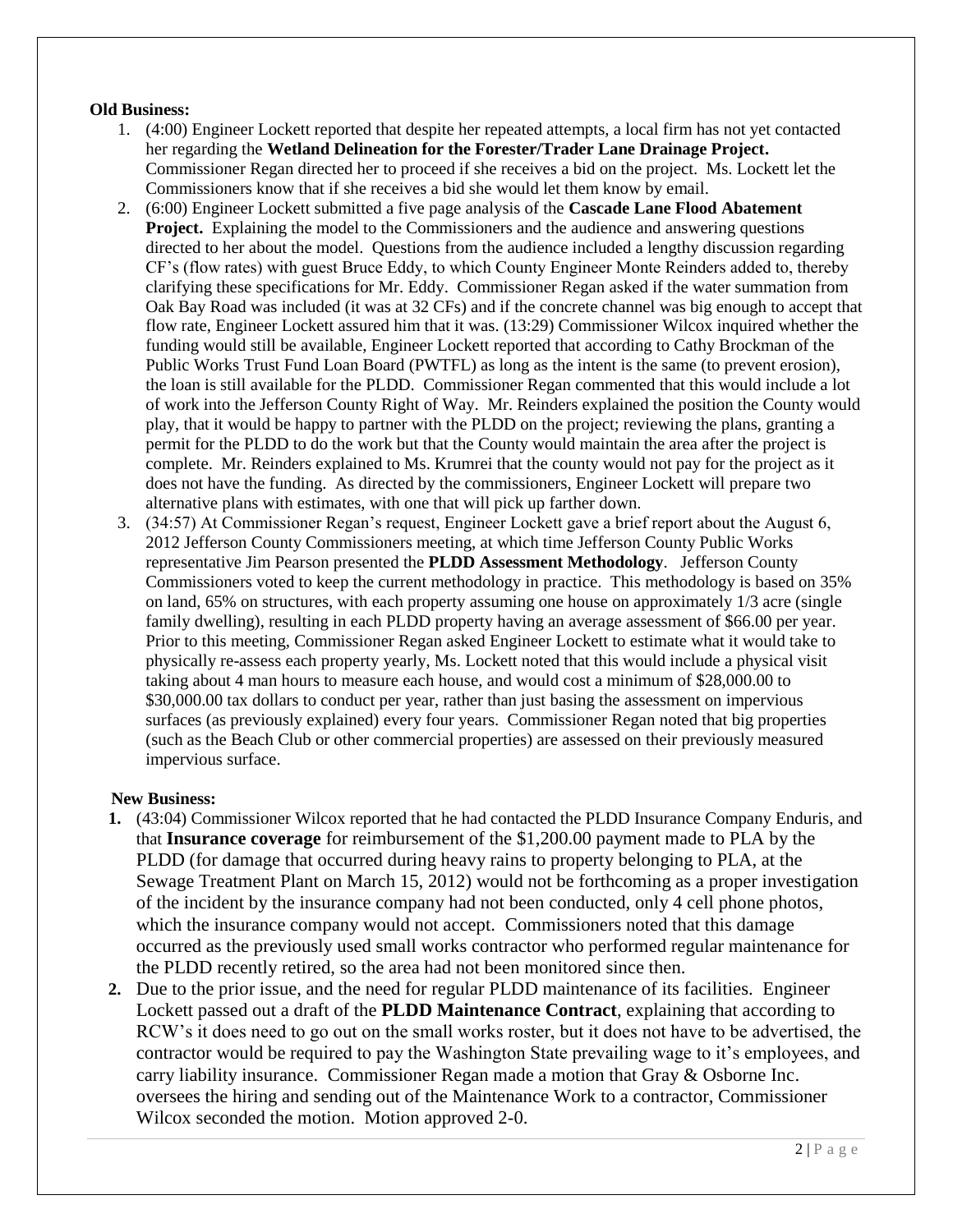- **3.** (49:25) Engineer Lockett reported on her inquiry to Ross Goodwin of the Department of Natural Resources (DNR) regarding the **Baldwin Way Culvert** project and whether it would be considered a natural stream or wetland. Mr. Goodwin responded via email that he visited the site and "Although this may have been the natural drainage historically, it had been heavily altered over time by development above and below. The segment in question also has been lined with rock over time and would not be considered a natural stream". Ms. Lockett also reported speaking with Colleen at the Jefferson County Public Works office about permits. Colleen responded that permits wouldn't be required as the project fell below the disturbance limits for clearing and grading, the only permit needed would be by the contractor for his road permit. Construction estimate would be \$25,000.00. Commissioner Regan made a motion that Gray  $\&$ Osborne call for a bid for the project, Commissioner Wilcox seconded the motion. Motion approved 2-0. Engineer Lockett did note that the project did fall within the limits of the small works roster, so that a proposal could be sent directly to those on the roster.
- **4.** (53:00) The **Ludlow Maintenance Commission (LMC) Beach Club Water Problem** was discussed. LMC General Manager Brian Belmont described for the Commissioners the issues: 1) that groundwater penetrates then gets into the lower lobby area and runs across the concrete 2) collection lines for downspouts need to be cleared when ground water saturates. Mr. Belmont noted that NTI Engineering of Port Angeles was hired by the LMC to analyze the issue and to design French drains for the uphill side of the building as well as design collection lines and downspouts. The LMC wrote the PLDD to see if it could receive any assistance for the project as the Beach Club is common property and the PLDD has co-operated previously with LMC regarding some work done in 2006 near the Kehele Park Tennis Courts. Commission Wilcox asked Mr. Belmont to provide Ms. Lockett a copy of the estimate & design done by NTI Engineering. Katie Smith asked what the cost estimate was given to the LMC from the engineers and if the LMC was just seeking the groundwater portion, Mr. Belmont replied that the estimate was \$40,000.00, for all of it and at this time he didn't know what the cost would be separated out to. Commissioner Regan made a motion that Gray & Osborne meet with NTI Engineering to see what type of plans they had, and to prepare a document for contracting, Commissioner Wilcox seconded the motion. Motion approved 2-0.
- **5.** (1:01) County Engineer Monte Reinders addressed some concerns expressed during the Jefferson County Commissioners meeting regarding co-operation of the County and the PLDD as previously spoken about with the Cascade Lane project. He explained that the County doesn't do those projects but they do maintain them he also noted that Jefferson County has hired Engineer Lockett to do the design on projects for them. Mr. Reinders thinks that the County does co-ordinate well with the PLDD, and he appreciates calls from citizens when maintenance does need to be done. Bruce Eddy did ask Mr. Reinders, keeping the defunct Rainier to Oak Bay project in mind, whether the County has the authority to take water from the right of way to private property. Mr. Reinders said no, some roads pre-exist and some were developed when areas were platted by developers along with ditches, but that everywhere water will always run toward the oceans. Cindy Krumrei stated that the ditch goes all the way down Rainier and into the Greenbelt; they just put a berm in there. Commissioner Regan noted that on the original plat it was designated a flowage easement, and that the developers had that in mind. Mr. Reinders noted that this area was done back in the 1960's with very little engineering done, in today's world it's a much different story.
- **6.** (1:07) Commissioner Regan resigned his position effective at the end of this days meeting due to health problems. Teddy Clark and others in the audience thanked Commissioner Regan for all of his years of service to the community.

Commissioner Wilcox made a motion to adjourn the meeting; motion was seconded by Commissioner Regan. Motion approved 3-0.

The August 9, 2012 regular meeting of the Port Ludlow Drainage District adjourned at 11:14 a.m.